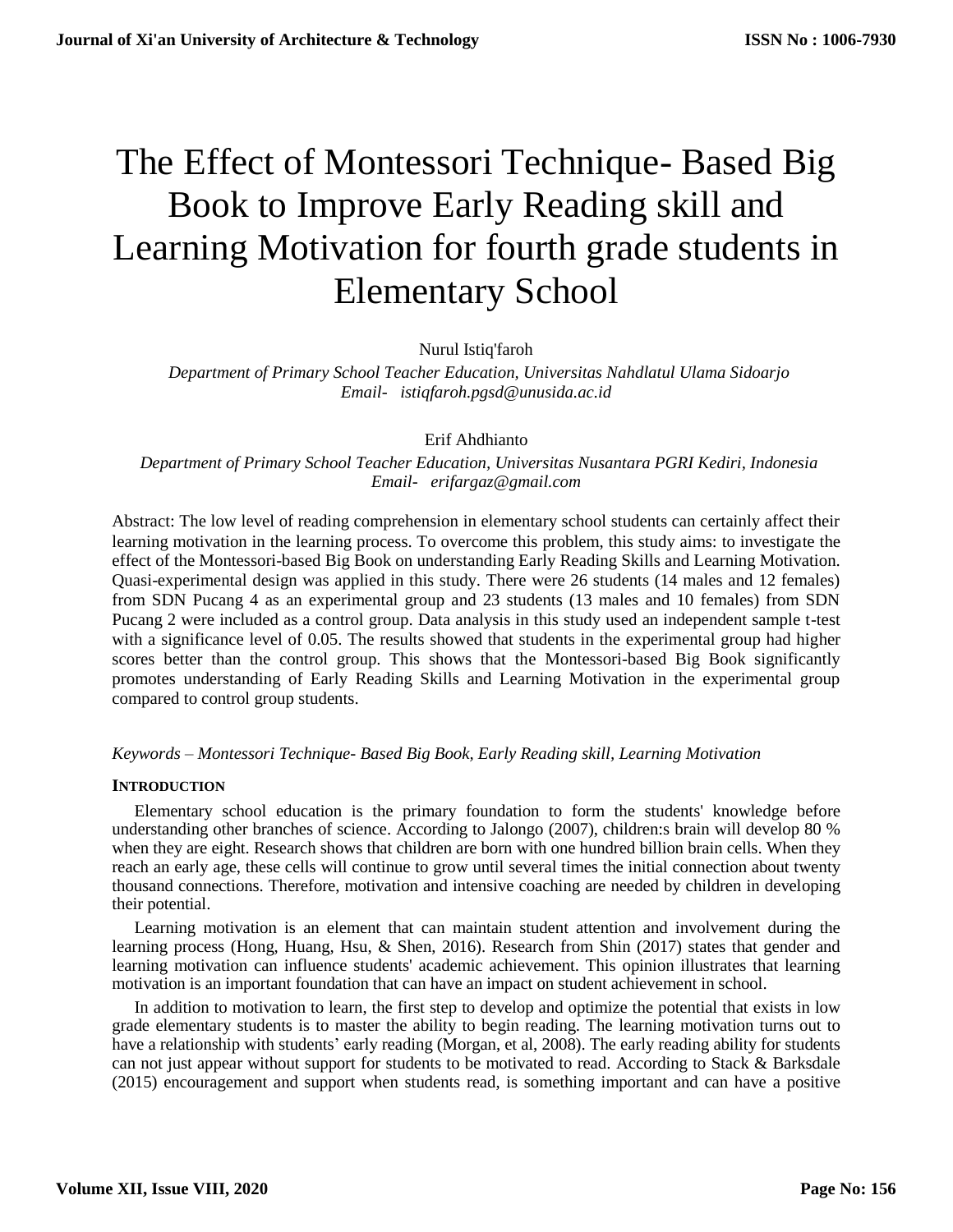effect on students' reading ability. The learning motivation influences the development of students' reading skills (Solheim, Uppstad & Walgermo, 2018).

Early reading is important to teach elementary students. Murdoch, Patton & Sparks (2014) also stated that the importance of early reading success in encouraging their reading skills. The early reading carried out at the beginning of school is not an easy process (Morris et al., 2017). Therefore, early reading is important basis for students' learning achievement (Glover, 2017). The teachers need to pay serious attention and design interesting learning designs for students' achievement.

The sophisticated technological development is appropriate to be utilized in the world of education in the 21st century, especially to support the selection of learning media by teachers. The meaningful and enjoyable learning will not be formed without teachers' time management and effort (Qian & Clark, 2016). Therefore, it is necessary to have learning techniques and interactive media so that learning objectives are achieved. There are two important things that can affect student learning processes including attitudes and teaching materials (Domman & Domman, 1994).

The first graders in elementary school are at the cognitive development stage. Piaget in Santrock (2011) suggested that children aged 7-11 years are in concrete operational cognitive development. At this stage the child will be able to think logically about concrete events. The media presented are concrete and related to the surrounding environment. This makes it easier for students to accept and understand material in the media.

The suitable learning media to encourage students' reading motivation in primary schools is big book. Big books are picture books that attract students and contain repetitive writing. Lynch (2008: 5) states that big books can be a powerful motivation for learning conversational words, forms, compound words, ending verbs, punctuation, abbreviations, and rhymes. Big book media has many benefits, Machado (2013) explains that the benefits of big books are to help children to focus, where they see the visual pictures in the book and the text is large so that it is not easily forgotten by children.

Big books can be used in early grades because they have characteristics that fit the needs of students. The teacher can choose the Big Book that contains the story and topic according to students' interests. Big books are presented with interesting pictures so that they can attract children's interests. Therefore, big books are classified as picture books. The general criteria in the selection of picture books are divided into five categories, namely content, story length, text, illustrations and layout (Colwell, 2013).

Learning media such as pictures, graphics / diagrams that attract attention can help optimize and motivate students' reading and writing processes in school (Usaid, 2014). Big books fit the characteristics and needs of students in the early grades. Big books are children's books that are enlarged and allow children to see and react to printed pages as read (Colville & O'Connor, 2006; Strickland & Cullinan, 2004). In addition to an attractive physical appearance, media development must also pay attention to the material presented.

In this study, the learning techniques used is Montessori technique developed by Maria Montessori, a philosopher who involved the scientific training, experience, and insight to develop challenging educational methods (Gutek, 1974). Montessori understands that education is not only as delivering information but also helping children to grow to be wise adults and contribute to everyday life (Lillard, 2018). This learning emphasizes the all aspects not only the cognitive ones. Montessori-based learning encourages the development of academic and social skills (Schroeder & Mallet, 2014).

Maria Montessori conducted several experiments on students' interesting learning method. It was found that students learnt due to several characteristics, namely interesting, grad, auto-education, and autocorrection (Montessori, 2002). An additional characteristic is the contextual learning media (Lillard, 2005). The contextual learning will be deeper and enrich students' understanding better than abstract learning. Learning material provided is related to the environment around students. This will facilitate students in understanding the material.

Referring to the importance of appropriate learning media in increasing students' motivation, this researchers focus on developing a Montessori technique-based big book media to increase students' early reading and encourage their learning motivation. Thus, the objective of this study is to produce an effective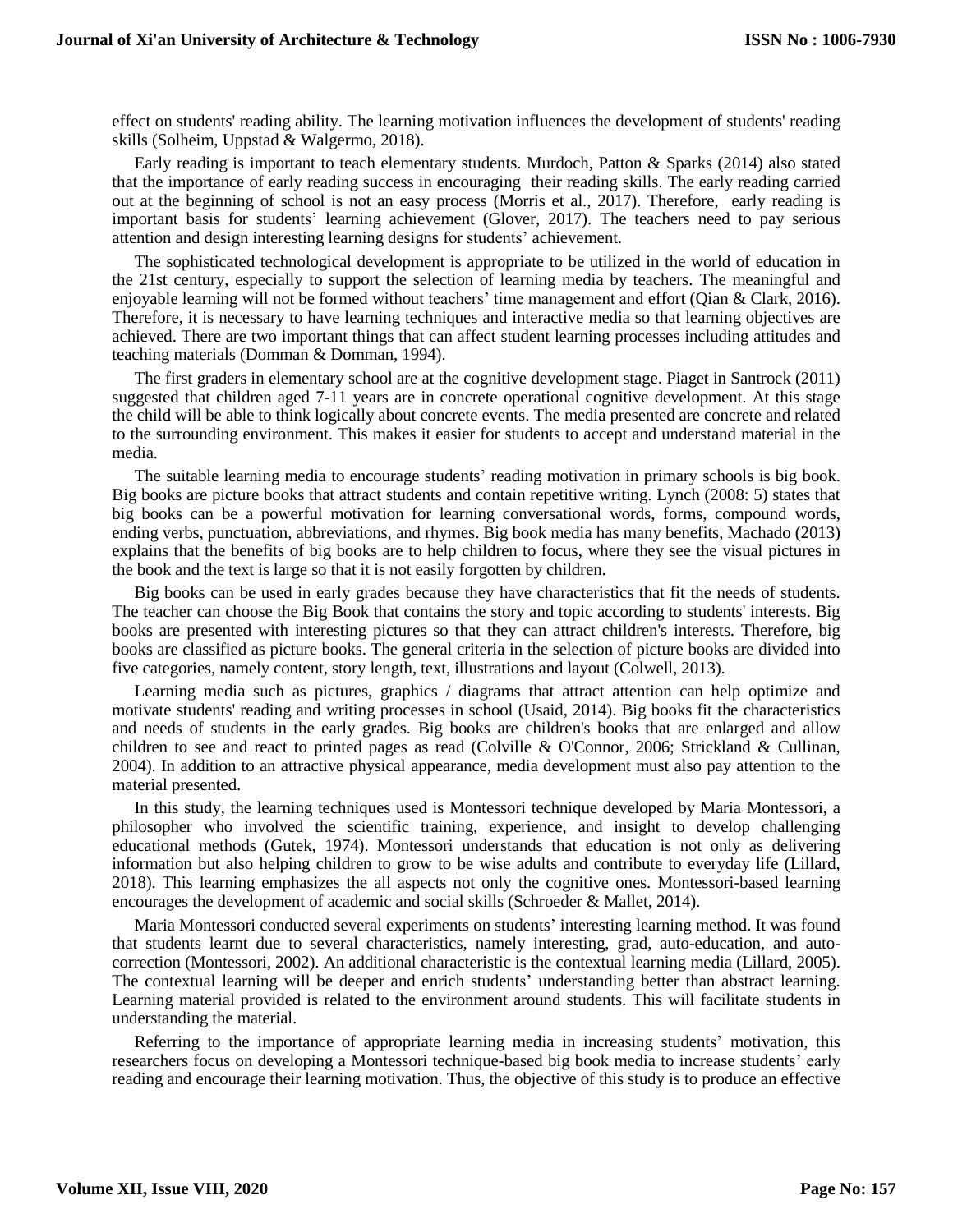big book in improving students' early reading skill and their learning motivation. . The research questions are:

- 1. Is there significant difference in early reading skill and learning motivation between experimental and control classes?
- 2. Is there a significant increase in early reading skill and learning motivation between experimental and control classes after the treatment?.

# **RESEARCH METHOD**

### **RESEARCH DESIGN**

This research uses nonequivalent comparison-group design. This design is one of the strongest quasiexperimental research designs (Johnson & Christensen, 2014). In this study, researchers provide pretest and posttest for students in the experimental and control classes. After treatment, researchers compared the conditions before and after treatment in both classes. The dependent variable is early reading skill and learning motivation.

|  |  |  | Table 1. Nonequivalent comparison-group design |
|--|--|--|------------------------------------------------|
|  |  |  |                                                |
|  |  |  |                                                |

| Group      | Pretest | Treatment    | Posttest |
|------------|---------|--------------|----------|
| Experiment |         | Big Book     |          |
| Control    | 43.     | Conventional |          |

### RESEARCH SAMPLES

The participants were 49 students of second grade (aged 8-9 years) from two state elementary schools in Sidoarjo, Indonesia. There were 26 students (14 males and 12 females) from SDN Pucang 4 as an experimental group and 23 students (13 males and 10 females) from SDN Pucang 2 were included as control group. The experimental group students were taught using the Montessori technique-based Big Book, and the control group were taught using conventional methods. The two schools were classified into the best school in the Sidoarjo based on school's accreditation. The data of school was obtained from the education office of surabaya. All students were from the same socioeconomic background and had equal education taught by teachers with less than 10 years of teaching experience. This research was conducted in November-December 2019.

# INSTRUMENTS

The Early Reading Performance Test

The test used was a performance test for early reading skills. The test was through reading the text while the indicator was adopted from Morrison (2012) as presented in Table 2.

| Aspects       | <b>Indicators</b>                                     | Maximum<br>Score |
|---------------|-------------------------------------------------------|------------------|
| Pronunciation | Accuracy in pronunciation                             | 20               |
| Intonation    | Accuracy in intonation when reading                   | 20               |
| fluency       | Reading fluency                                       | 20               |
| clarity       | Voice clarity in reading                              | 20               |
| Whole reading | The integrity of the letters from the words<br>spoken | 20               |
|               | Total score                                           |                  |

Table 2. Early Reading Assessment Grid

After 2 experts' feedback was obtained, the rubric was tested on 35 students in the fifth grade of Al Falah Elementary School. The results of the test were analyzed using the Product Moment correlation. the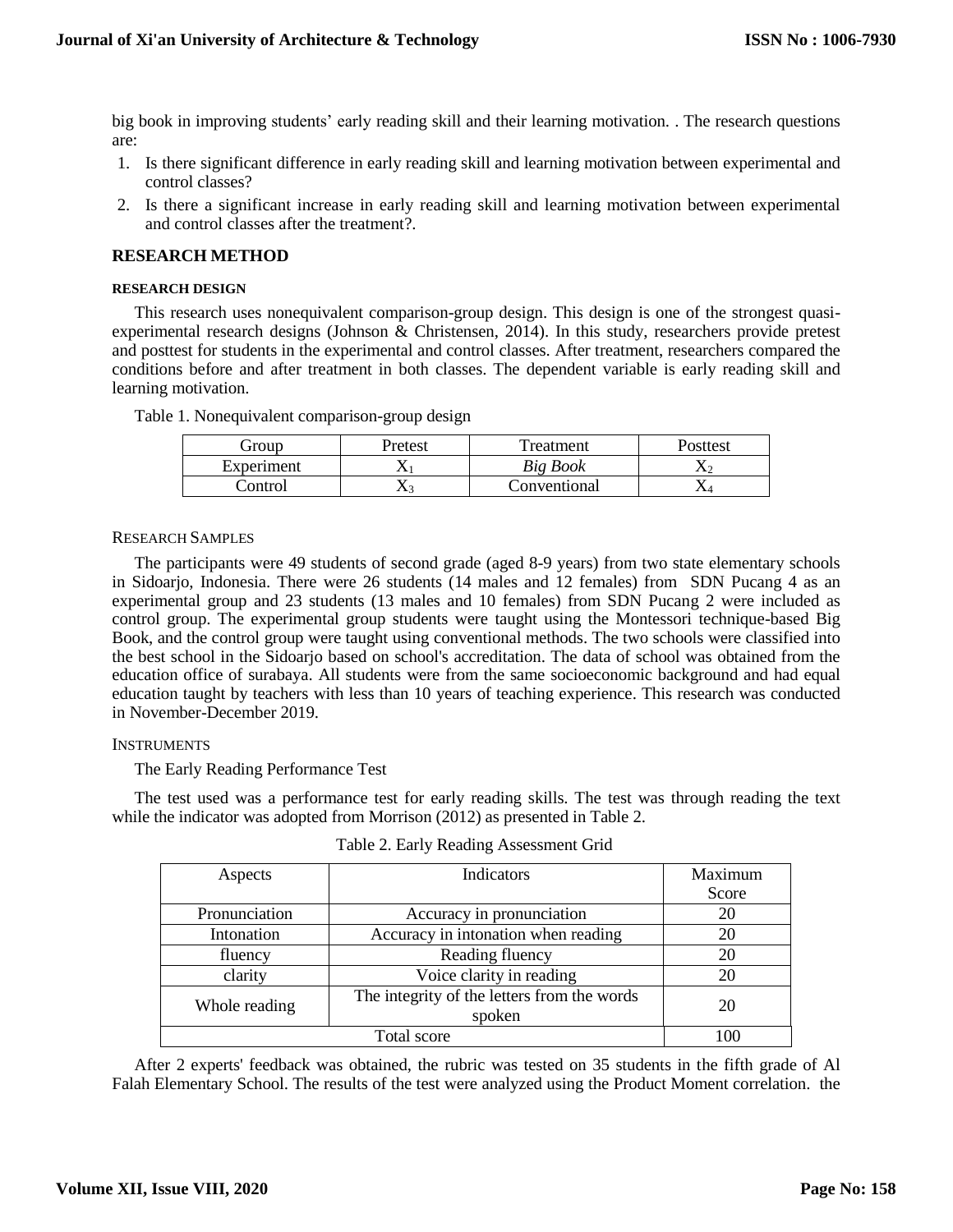results of rubric validity test were categorized as valid if  $r_{observed} \ge 0.334$ . Table 3 shows that all indicators in the rubric were categorized as valid. In addition, the RCr reliability coefficient was 0.718.

| <b>Sub-scales</b> | Tobserved | $r_{table}$ 5%<br>$(n=35)$ |       | <b>Criteria</b> |
|-------------------|-----------|----------------------------|-------|-----------------|
| Pronunciation     | 0,858     | 0,334                      | 0,000 | Valid           |
| Intonation        | 0,857     | 0,334                      | 0,000 | Valid           |
| fluency           | 0,874     | 0,334                      | 0,000 | Valid           |
| clarity           | 0,421     | 0,334                      | 0,010 | Valid           |
| Whole reading     | 0,362     | 0,334                      | 0,031 | Valid           |

Table 3. The validity of Early Reading Instruments

Learning Motivation Observation Rubric

The observation rubric was used to evaluate student learning motivation from internal and external aspects. Indicators of learning motivation were adopted from Sansone & Harackiewicz (2000) as presented in Table 4.

| <b>Scales</b>       | <b>Sub-scales</b>                 | <b>Maximum score</b> |  |  |
|---------------------|-----------------------------------|----------------------|--|--|
| Internal motivation | Diligent in facing the task       |                      |  |  |
|                     | Persistent in facing difficulties |                      |  |  |
|                     | Willing to succeed                |                      |  |  |
| External motivation | Interesting learning activities   |                      |  |  |
|                     | <b>Total Score</b>                |                      |  |  |

Table 4. Learning Motivation Assessment Grid

The assessment of learning motivation was divided into several indicators. After being tested on 35 students, there were 10 indicators selected. The validity of the rubric can be seen in Table 4. The coefficient of reliability of the observation rubric on learning motivation was 0.774.

Table 4. The validity of Learning Motivation Rubric

| <b>Sub-scales</b>                                                           | Tobserved | $r_{\rm table}$ 5%<br>$(n=35)$ | P    | <b>Criteria</b> |
|-----------------------------------------------------------------------------|-----------|--------------------------------|------|-----------------|
| Students work diligently on assignments given by the<br>teacher             | 0,772     | 0,334                          | ,000 | Valid           |
| Students seriously work on assignments given by the<br>teacher              | 0,370     | 0,334                          | ,028 | Valid           |
| Students actively discuss with friends in doing assignments                 | 0,610     | 0,334                          | ,000 | Valid           |
| The students have submitted the assignment                                  | 0,540     | 0,334                          | ,001 | Valid           |
| Students try to complete assignments on time                                | 0,567     | 0,334                          | ,000 | Valid           |
| Students actively ask the teacher about the reading text that<br>they can't | 0,584     | 0,334                          | ,000 | Valid           |
| Students seriously pay attention to the teacher's explanation               | 0,772     | 0,334                          | ,000 | Valid           |
| Students dare to show the results of their task in front of the<br>class    | 0,349     | 0,334                          | ,040 | Valid           |
| Students enjoy learning because the media is interesting                    | 0,772     | 0,334                          | ,000 | Valid           |
| Students like to discuss with friends when working on<br>assignments        | 0,548     | 0,334                          | ,001 | Valid           |

# **PROCEDURES**

After the pretest, students in both groups participated in the learning activities for 4 meetings (2x35 min per session). The experimental group students used a Montessori technique-based big book. In the first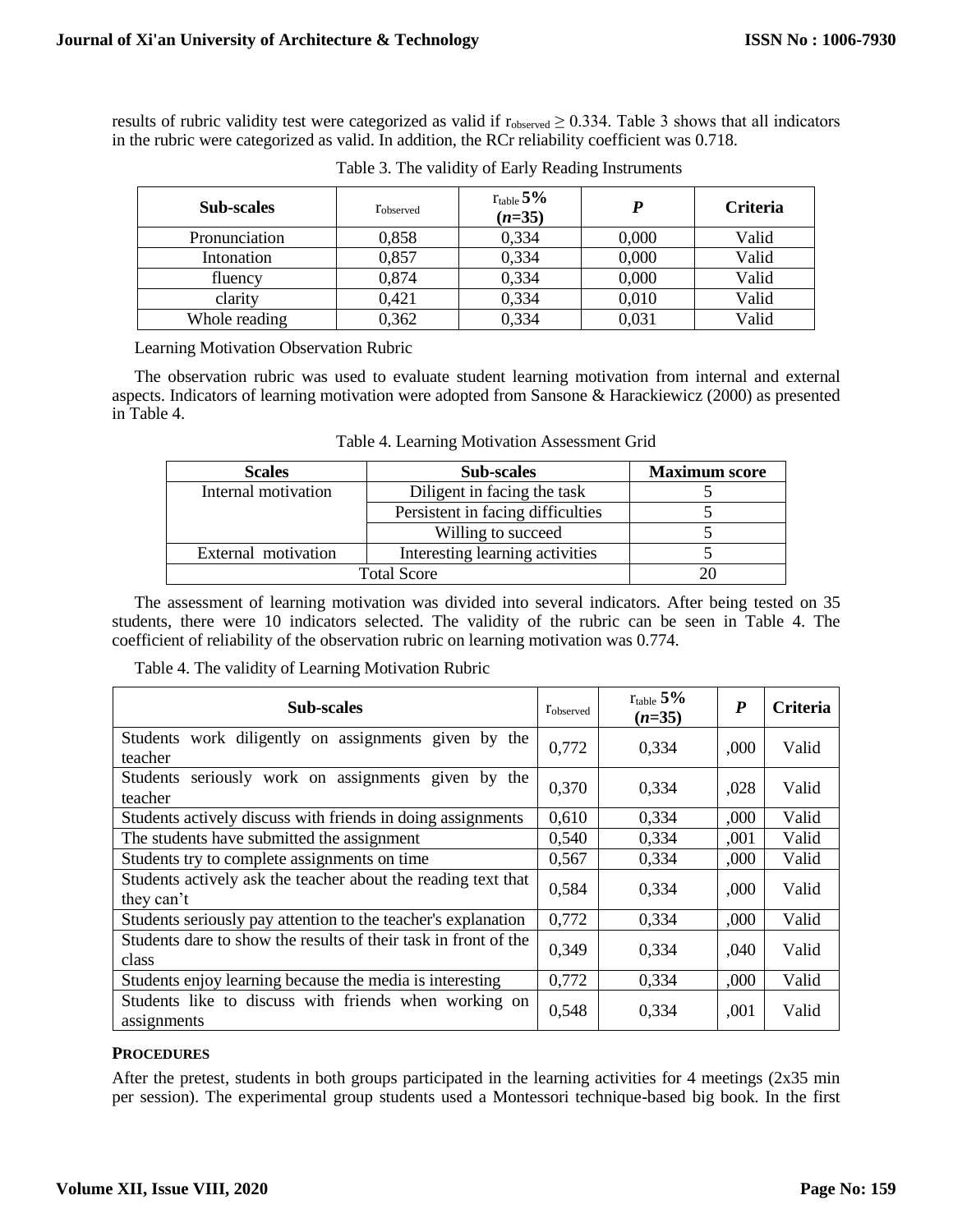stage, the teacher started the lesson by praying together, the teacher motivated students by singing songs together. The teacher conveyed the learning objectives. The second stage, teacher arranged students' seat in order to easily pay attention to teacher's stories. The teacher read the story through the Big book. Students observed examples of reading read by the teacher word by word while pointing at each word with pronunciations and reasonable intonation. The third stage, students practiced together to read the reading text on the big book with the correct pronunciation, fluency, clarity, and reasonable intonation. In the fourth step, students took turns telling the contents of the story they had read.

Students in the control group learnt the lessons using conventional methods. The conventional method used was to provide reading text without images. The reading text was taken from the student textbooks provided by the school. Students were told to read until the end of the story. Then, they had to do a question and answer with the teacher. Learning activity ended with questions and answers and assignments.

# **DATA ANALYSIS**

Kolmogorov-Smirnov was used to test the normality of pre- and post-test data. After obtaining the assumptions of normality and homogeneity ( $p$  is 0.05), parametric statistics was done. To analyze changes in scores on creativity and writing skills, paired samples t-test was used. Then, range of the increase in the pre-to-post-test score was checked using the n-gain formula (Hake, 1999); height,  $g \ge 0.7$ ; moderate, 0.7>  $g \ge 0.3$ ; and low g <0.3. In addition, independent samples t-test was used to investigate whether there was difference in scores on creativity and early reading skill between the experimental and control groups. Ttests were performed using the SPSS version 20 program at a significance level of 0.05.Findings

### Big Book Development

Big book was made using the CorelDraw X7 application and printed in 297 x 420 mm or equivalent A3 and manifold art paper. There were ten pages and one cover. This big book was developed in based on the curriculum of the second grade elementary school. The material presented related to folklore in Indonesia. The reading material was developed according to the age of elementary school students, namely using easy language and adequate number of words. The folklore developed were the origin of Jambi, and the legend of Cianjur city. For instance, the origin of Cianjur, which showed a good moral message and also told the origin of the region. It was expected that after reading the students could appreciate the history of their respective regions.



Figure 1. Big book Cover

Impact on Students' early Reading

To answer the first research question, "Is there significant difference in the early reading skills and learning motivation between experimental and control group students", paired-samples t-tests were employed. The results are presented in Table 5.

|              |         | Mean<br>Gain |           | Criteria |  |
|--------------|---------|--------------|-----------|----------|--|
| Groups       | Pretest | Posttest     |           |          |  |
| Control      | .09     | 62.39        | 0.23      | Low      |  |
| Experimental | 52.19   | 76.08        | $_{0,50}$ | Moderate |  |

Table 5. Pre- and Post-test scores on Early Reading Skill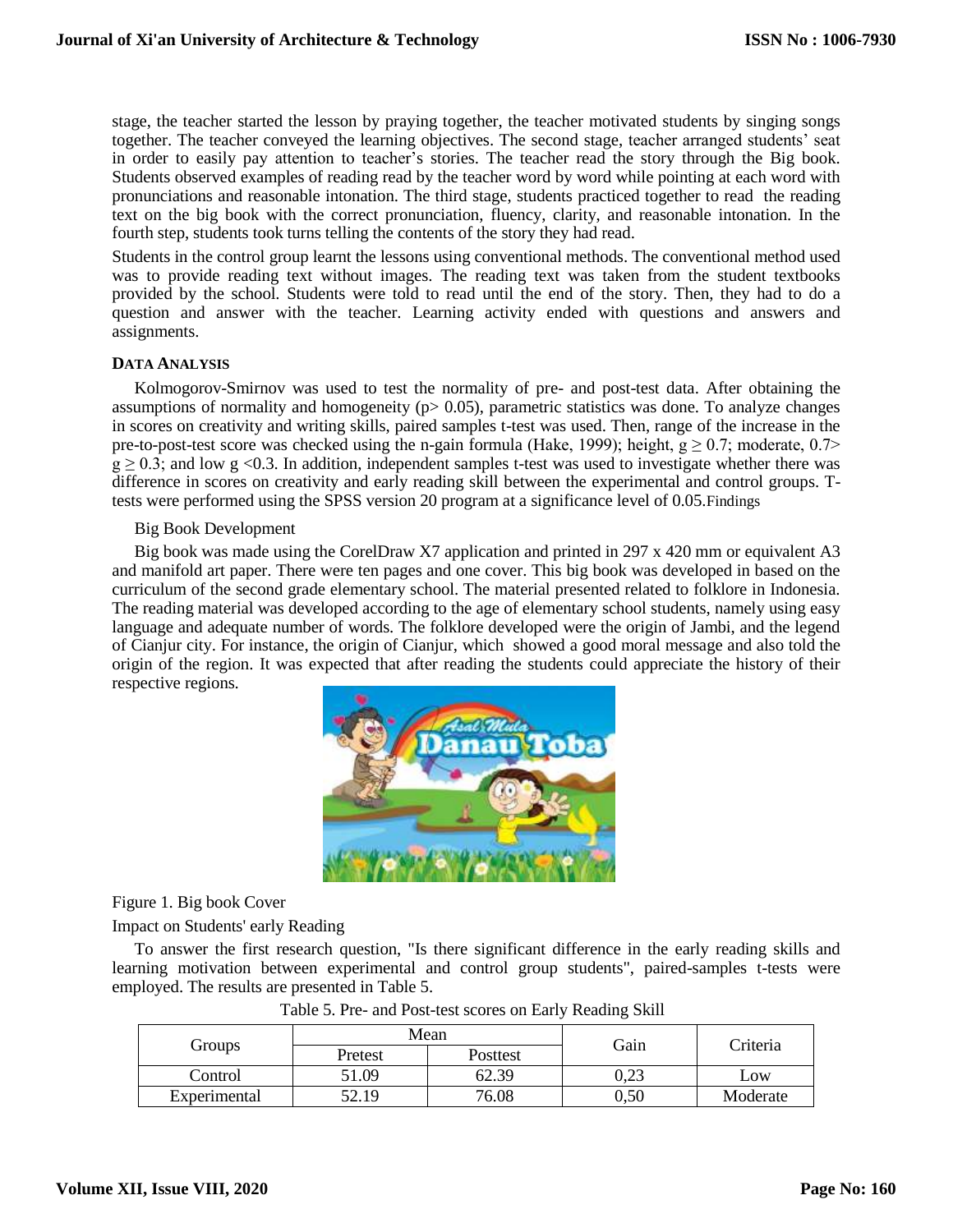Table 5 shows that the pre-test score of early reading in the control group students and experimental group students was equal. After treatment, both groups experienced an increase. The results showed that the change in score in the experimental group was higher than in the control group. The increase in score in the experimental group was 23.89 with a gain of 0.50. Thus, It can be concluded that the early reading of the experimental group students was higher than the control group.

To find out whether there is difference in early reading between the control and experimental groups students, an independent t-test was conducted (see Table 6).

|          | Groups       | Mean  | $_{\rm SD}$ |    |       |
|----------|--------------|-------|-------------|----|-------|
| Pretest  | Control      | 51.09 | 13.239      | 47 | 0,745 |
|          | Experimental | 52.19 | 10.331      |    |       |
|          | Control      | 61.35 | 12.752      | 47 | 0.000 |
| Posttest | Experimental | 76.08 | 10.194      |    |       |

Table 6. Independent t-test results on early Reading skill

Students in the experimental group ( $M = 52.19$ ; SD = 10.331) and control ( $M = 51.09$ ; SD = 13.239) had an equal early reading score. Based on Table 6, the p-value on the pre-test score was greater than 0.05, meaning that there was no difference in early reading scores between students taught using Big book and traditional teaching before treatment ( $p = 0.745$ ). After the treatment, there was a significant difference in the early reading ability scores between students in the experimental and control groups ( $p = 0,000$ ). The experimental group students ( $M = 76.08$ ;  $SD = 10.194$ ) had higher scores than the control group students  $(\overline{M} = 61.35; SD = 12.752).$ 

Impact on Student Learning Motivation

To answer the second research question, "is there a significant increase in scores on early reading skill and learning motivation between students in both groups before and after the treatment", paired samples ttest were executed.

|              | mean    | Gain     |          |
|--------------|---------|----------|----------|
| Groups       | Pretest | Posttest |          |
| Control      |         | 62,61    | $-0W$    |
| Experimental | ⊥ ٽن∠ر  | 78,46    | Moderate |

Table 7. Pre- and Post-test scores on Student Learning Motivation

Table 7 shows that the pre-test score of learning motivation in control group students was higher than the experimental group students. After treatment, both groups experienced an increase. The results showed that the change in score in the experimental group was higher than control group. The score increase in the experimental group was 26.15 with a gain of 0.55. Thus, It can be concluded that the learning motivation of the experimental group students was higher than the control group after the intervention.

Next, the independent samples t-test was conducted to find out whether there was difference in learning motivation between students in the control group and the experimental group (see Table 8).

Table 8. Independent T-Test Results for Student Learning Motivation

|          | Grup         | Mean  | SD     |    |           |
|----------|--------------|-------|--------|----|-----------|
| Pretest  | Control      | 52.17 | 11,264 | 47 | 0.969     |
|          | Experimental | 52,31 | 12,746 |    |           |
| Posttest | Control      | 62,61 | 10,962 | 47 |           |
|          | Experimental | 78,46 | 0.077  |    | $0.000\,$ |

Based on Table 8, there was no differencs in learning motivation between students taught using big books and conventional teaching before treatment ( $p = 0.969$ ). After the treatment, there was significant difference in learning motivation scores between students in the experimental and control groups ( $p =$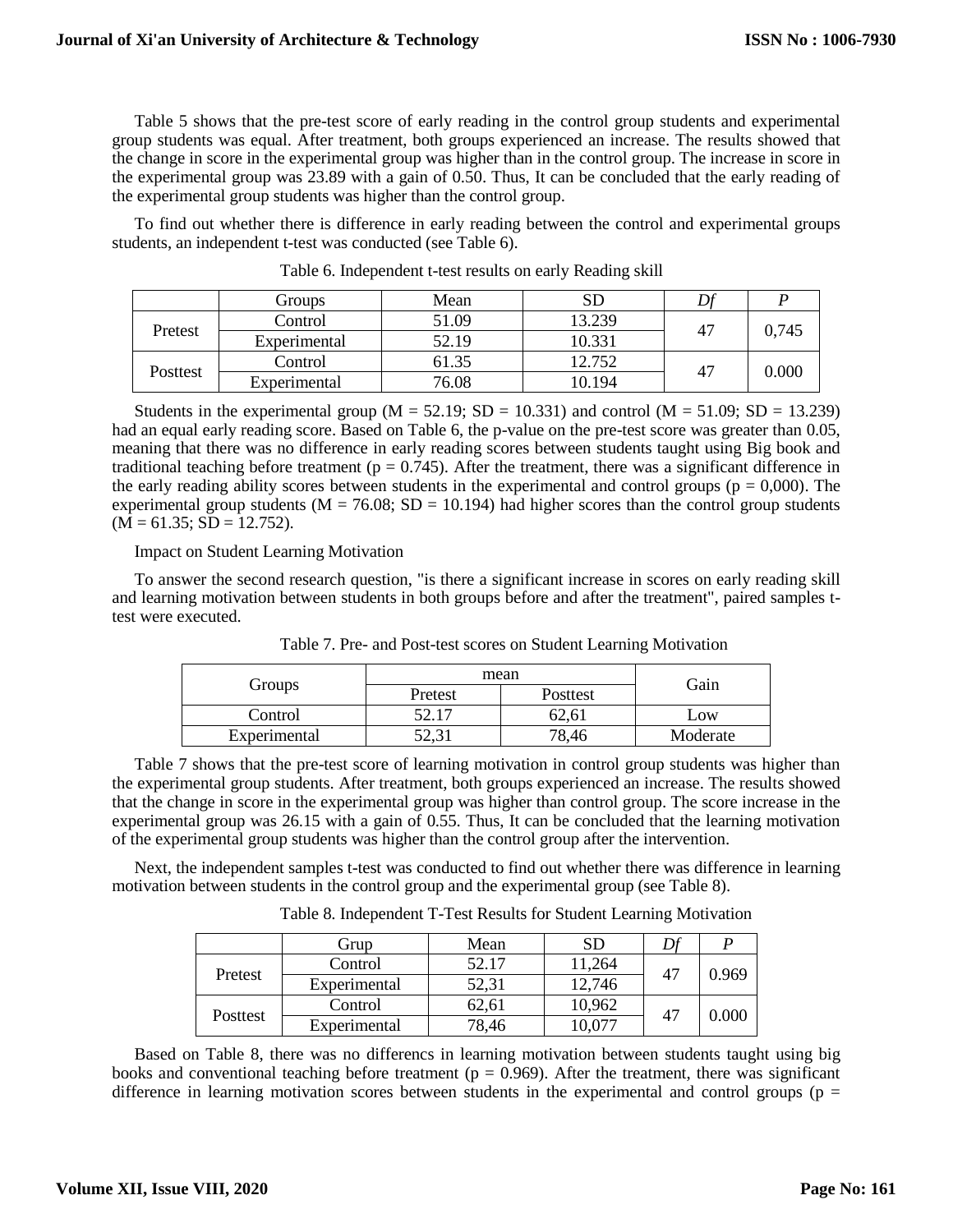0,000). The score in experimental group students ( $M = 78.46$ ; SD = 10.077) was higher than control group students ( $M = 62.61$ ;  $SD = 10.962$ ).

#### **DISCUSSION**

The ability to read, especially the early reading skill for elementary school students is a big step in their cognitive development (Moscicka, 2015). This opinion shows that if students from the low class of elementary school are routinely trained to read, their vocabulary becomes wider and indirectly become more fluent in mentioning the words when reading. Reading for the low class of elementary school is important, especially in an educated society (Walker, 2015).

In the research, the impact of the Montessori technique-based big book media can improve students' early reading skill and student motivation. This is in line with research conducted by Dahunsi (2014) through Montessori-based big book media, learning activities become interesting, student-centered, and learning material is based on the concrete to the abstract. This causes learning activity to be more interactive.

The combination of images and text in the big book media can make it easier for students to recognize concepts. This is in accordance with the opinion of Hunt (1999) that the combination of verbal text and visual images is very suitable because images can stimulate student knowledge naturally and directly rather than just words so that it can help students to understand reading text better. Normaliza and Nik (2010) state that the use of big books can create a conducive learning context because children have the opportunity to interact more with their teachers and peers.

The Increase in student motivation occurs due to the shape and components of the big book media. The size of the book and the combination of various colours makes students willing to learn. As revealed by Brown & Tomlinson (1999), there are several elements that must be considered in children's reading media, namely lines, colours, textures, shapes, and the basic ingredients. The colours used should be realistic (in accordance with the original). Furthermore, Brophy (2010) states that student motivation based on subjective experience, mainly related to the availability of students to be actively involved in the learning process and also their reasons for doing something.

Montessori technique emphasized in the use of big book media will also make students actively learn to find concepts in accordance with the material. This is in accordance with the opinion of Veermans (2014) which revealed that discovery-based learning can involve students actively in the learning process. Strengthened the results of research from Rathunde (2003) which states that Montessori students have significant results in terms of the quality of their experience in academics than students in traditional schools. The things that stand out in Montessori students are active, happy, relaxed, have a high social sense and confident in the tasks they have done during learning process.

#### **CONCLUSION**

The results indicate that the scores on early reading ability and learning motivation on experimental group students increased after the treatment using the Montessori techniques-based Big Book higher than control group students. By using big book media in learning process, students are more communicative in getting to know simple words and sentences so that they have high motivation to learn. Thus, the results of the research indicate that the Montessori technique-based big book is effective in improving the early reading skill and student motivation in elementary school. Through the big book media, students will be more enthusiastic, pay attention to the teacher, and be interested in learning to read. This has an impact on the process and ability of students to read.

The limitation of this research is that the development of big books is only done in the development of legends (folklore). It would be better if the big book will be developed by containing many stories such as fables, fairy tales, and sage. The big book media developed at this time is for the low class students of elementary school, will be better if it also developed for to the high class students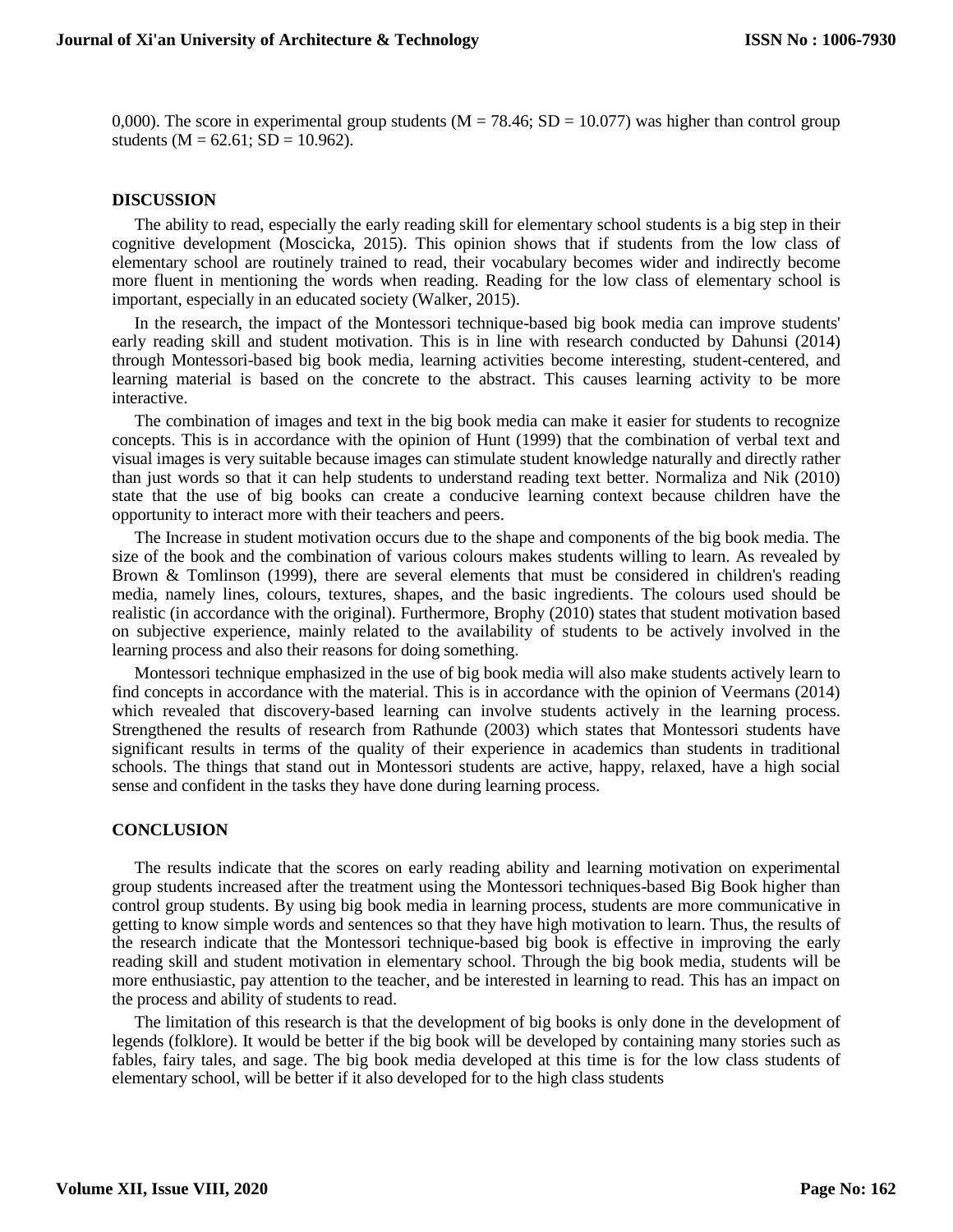# **ACKNOWLEDGEMENTS**

The researcher would like to thank Lembaga Pengelola Dana Pendidikan (LPDP) Indonesian endowment fund for education, Finance ministry of Indonesia for supporting this research.

# **REFERENCES**

Brophy, J.(2010). Motivating students to learn third edition. New York: Taylor & Francis e-Library.

- Brown, C.L., & Tomlinson, C.M. (1999). Essential of children's literature  $(3<sup>rd</sup>$  ed). New York: Allyn&Bacom A Vlacom Company.
- Colville-H, S & O'Connor, B. (2006). Using big book: a standards-based instructional approach for foregin language teacher candidate in pre K-12 program. Foreign Language Annals. Vol 39 Nomor 3. Hlmn 487-506.
- Colwell, C. (2013). Children's storybooks in the elementary music classroom: a description of their use by orff-schulwerk teachers children's storybooks in the elementary by orff-schulwerk teachers. Music Therapy & Special Music Education, 5(2), 175-187.
- Dahunsi. (2014). Montessori education in nigeria. Journal of Research & Method in Education. 4(1), 57- 60. Retrieved from [www.iosrjournals.org/ios-jrme/papers/.../I04155760.pdf.](http://www.iosrjournals.org/ios-jrme/papers/.../I04155760.pdf)
- Doman, G., Doman, J. (1994). How to multiply your baby's intelligence. New York: Paragon press.
- Eberhard-Moscicka, A. K., Jost, L. B., Raith, M., & Maurer, U. (2015). Neurocognitive Mechanisms of Learning to Read: Print Tuning in Beginning Readers Related to Word-Reading Fluency and Semantics but Not Phonology. *Developmental Science*, *18*(1), 106–118. Retrieved from <https://www.ncbi.nlm.nih.gov/pubmed/24863157>
- Glover, T. A. (2017). A Data-driven coaching model used to promote students response to early reading intervention. Theory Into Practice, 56(1), 13-20. doi: [http://dx.doi.org/10.1080/00405841.2016.1260401.](http://dx.doi.org/10.1080/00405841.2016.1260401)
- Gutek, Gerald Lee . 1974. *Philosophical Alternative In Education.* Loyola : University Of Chicago.
- Hake, R. R. (1999). *Analyzing change/gain scores.* Retrieved from <http://www.physics.indiana.edu/nsdi/AnalyzingChange-Gain.pdf>
- Hong, Z.-W., Huang, Y.-M., Hsu, M., & Shen, W.-W. (2016). Authoring robot-assistad instructional materials for improving learning performance and motivation in efl classrooms. Educational Technology & Society, 19(1), 337-349. Retrieved From://pdfs. Semantic schoolar. Org/7bc8/6633b65fed9b67c7282ff61937acd55dd4el.pdf.
- Hunt, P. (1999). Understanding childrenis Literature. London: Routledge
- Jalongo, M. R. (2007). Early childhood language arts. New York: Person Education, Inc.
- Johnson, R. B., & Christensen, L. (2014*). Educational Research: Quantitative, Qualitative, and Mixed Approaches (5th ed.)*. California: Sage Publication, Inc.
- Lillard, A.S. (2005). Montessori: The science behind the genius. New York: Oxford University Press.
- Lillard, A.S. (2018). Rethinking education: montessori's approach. Association for Psychological Science, 1-6. doi:https://doi.org/10.1177%2F0963721418769878.
- Lynch. (2008). Using big books and predictable books. Scholastic: Canada Ltd.
- Machado, Jeanne. M. (2013). Early Chilhood Experience in Language Arts: Early Literacy. USA: Wadsworth Cengage Learning.
- Morgan, P. L.,Fuchs, D., Compton, D. L., Cordray, D, S., Fuchs, L.S. (2008). Does early reading failure decrease children's reading motivation?. Journal of Learning Disabilities. 41 (5). Retrieved From: http:// doi.Org/10.1177/002221940832112.